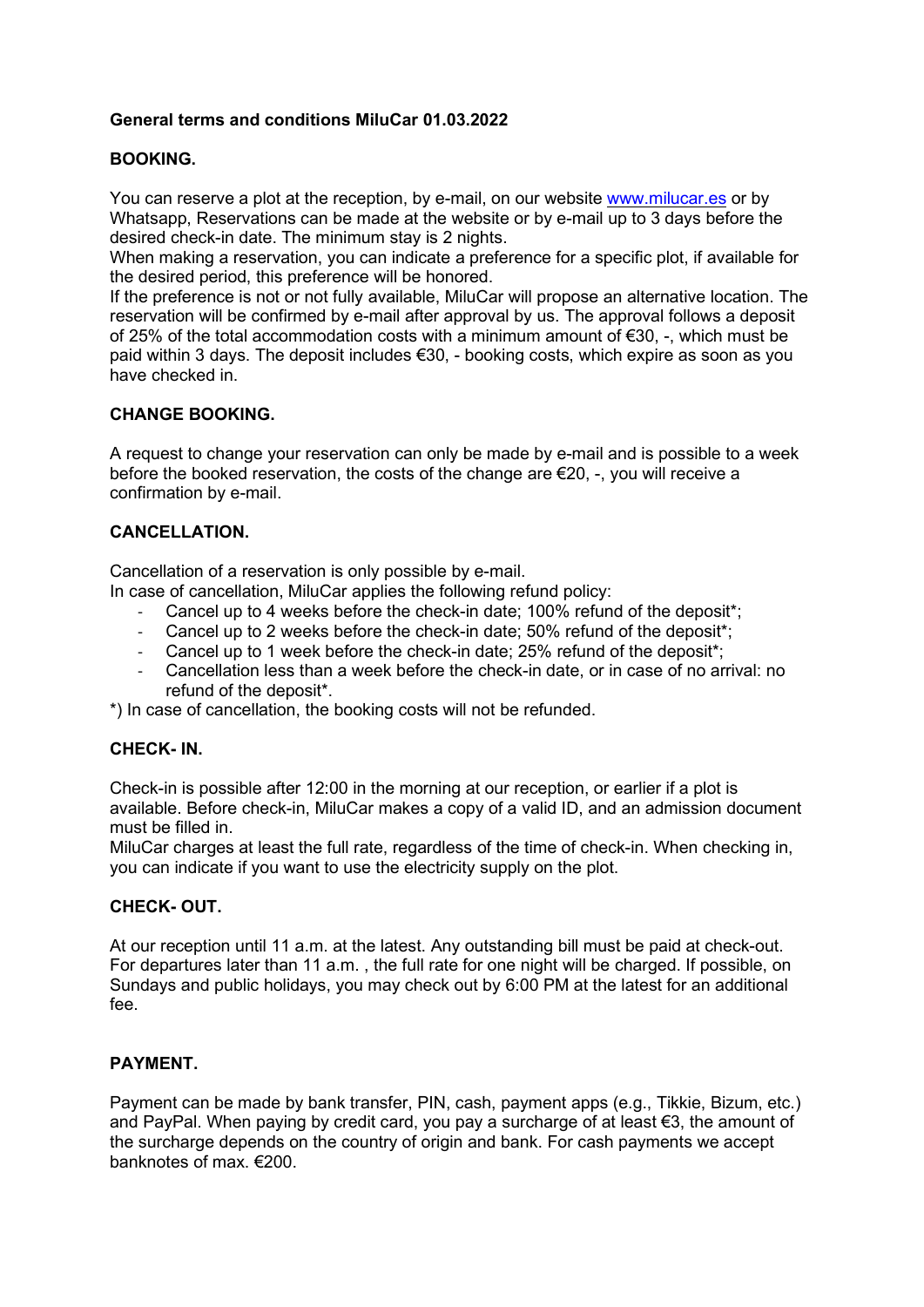For stays up to and including 14 nights, you pay the accommodation costs at check-in, any consumption costs you pay at check-out.

For a booked stay of 15 nights or more, you pay the accommodation and consumption costs at check-out, on the first day of the month. At checkout, any deposits already paid will be settled. The booking costs will expire as soon as you have checked in, any change costs paid will not be deducted. If you check out earlier than the reserved period, you will not receive a refund of the remaining amount.

#### RECEPTION.

The reception is open every day during opening hours as stated on our website and at the entrances to the site and reception. If you don't arrive during opening hours, you can reach us by phone between 9:00 AM and 9:00 PM. All information about the area, the tourist attractions , the surroundings and all other questions can be asked here at the reception .

# SITE SECURITY.

The site may be entered and left with the motorhome or other motorized vehicles between 08:00 and 22:00. The entrance and pedestrian gates open in the morning with the opening of the reception and close in the evening with the closing of the reception. The entrance and pedestrian gate can always be opened with the codes received at check- in . The barrier can be opened by us at all times, outside reception hours you can reach us by phone to open the barrier. There are cameras on the site to ensure your and our safety.

#### ELECTRICITY.

The electricity supply can be used for a fee, depending on the length of your stay you pay for 24 hours or according to consumption. The duration of the purchase does not have to correspond to the number of nights you stay, but the purchase must be consecutive. Electrical appliances such as refrigerators, dishwashers, freezers and washing machines, air conditioners, etc. outside the motorhome on the plots is prohibited. The maximum connection value per plot is 10 amps, 220 Volts and you must provide the suitable connection cable between your motorhome and our connection box.

#### WATER.

The use of water is included and is available without restriction from the general water taps on the site. The water is classified as drinking water in Spain, the taste of the water may be different from the water you are used to at home. The washing of vehicles is not allowed on the site.

#### SERVICE PORT.

The use of the service port is included in the stay. The grey water can be discharged here at the discharge point. The sink for the chemical toilet is located behind the service port and can be used freely, there is also a cold water tap for cleaning the cassette. It is strictly forbidden to empty the chemical toilet and/or the waste water tank at a place other than this. It is also possible to fill up your freshwater tank.

# SANITARY UNIT.

The use of the sanitary unit is included in the stay, it consists of showers and toilets for ladies and gentlemen, we also have a separate room with toilet and shower for the disabled. We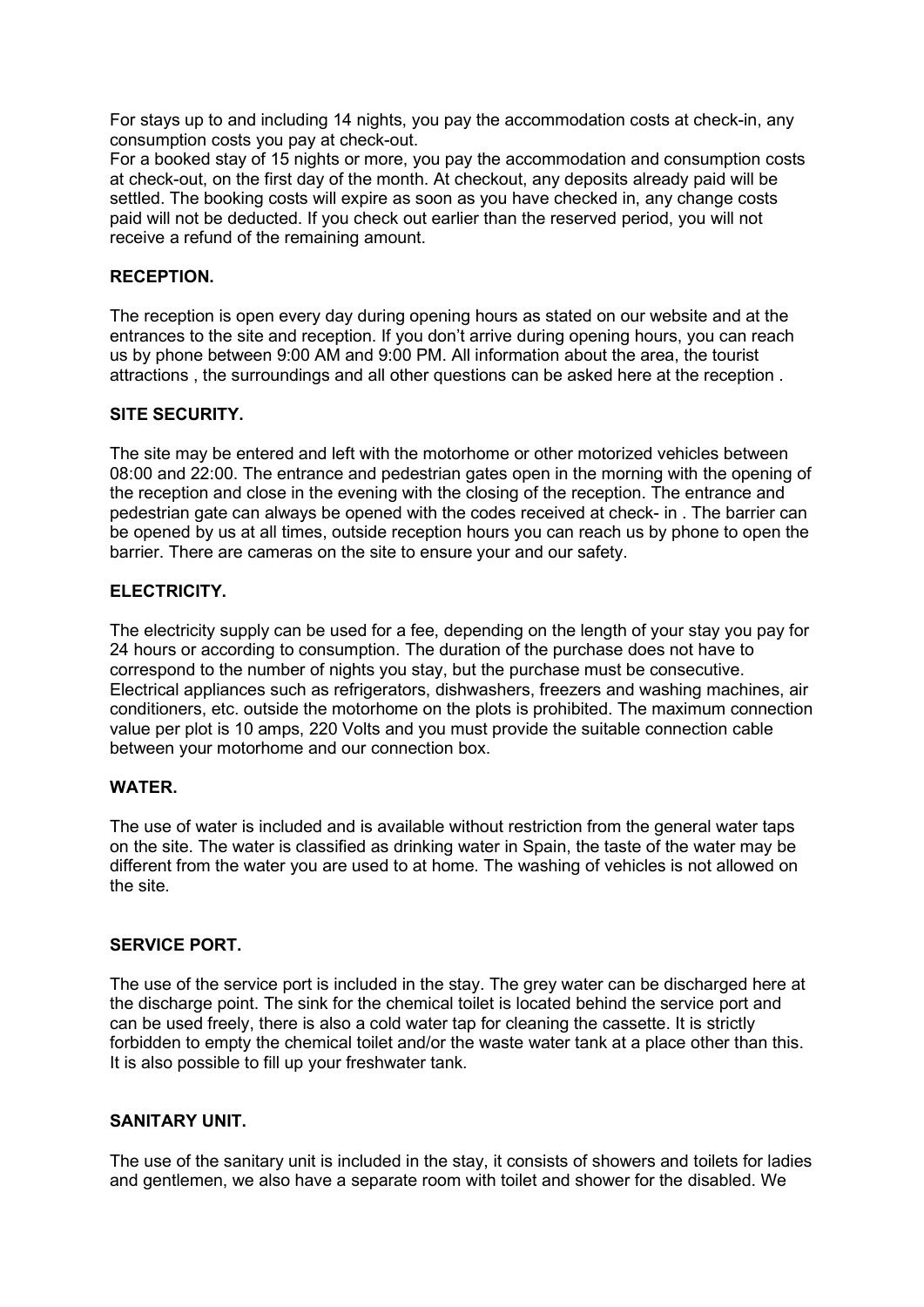provide toilet paper and hand soap in the unit. Hot water in the shower is available for a fee. Outside the sanitary unit we have dishes and hand washbasins with cold water. We also have a washing machine which can be used for a fee.

# PETS.

A maximum of two pets are allowed per plot, the number and breed of the pet must be stated at check-in. The pet must always be on a leash and it is prohibited to enter the sanitary unit or the reception with the pet. Pet owners are obliged to show the vaccination document. Walking your pets on or directly outside the area is not allowed, the owner is responsible for removing any feces. Under no circumstances should pets be a nuisance to the other customers. You are required to have public liability insurance for pets. On MiluCar dog breeds/crossbreeds that are included in the 'list of high-risk dogs for aggressive behavior' (such as the Staffordshire bull terrier, American Staffordshire terrier, Rottweiler, Mastiff and Tosa), are not allowed.

# ACCESS ROAD.

MiluCar has an access road suitable for one-way traffic. Driving up and down the access road must always be done in first gear and is at the guest's own risk. Pedestrians should use the separate pedestrian entrance. The reception has a separate entrance and is open during opening hours.

# TRAFFIC.

The maximum allowed speed on the area is 10 km/h. The night's rest applies from 10 p.m. - 8 a.m., within these hours complete rest is considered to be in the camper area. During the night, the use of motorized traffic is prohibited and noise higher than 50 DB is prohibited. It is prohibited at all times to sound the horn in the area.

# SAFETY.

a) Fire: Open fire and or use of barbecues on fire (with wood/coal) is strictly prohibited. Gas and/or electric barbecues are allowed. Cooking appliances must be in good condition and used safely. In the event of a fire, immediately warn the fire brigade and MiluCar . If necessary, the fire extinguishers on the site can be used.

b) First aid: A first aid kit is available in the reception. Emergency numbers for emergency services are on the information board behind the reception.

c) Theft: The guests are responsible for their own belongings. MiluCar is not responsible for any theft inside or outside the camper area. If desired, we can contact the local police for you in the event of the theft. MiluCar makes video recordings of the general facilities and the entrance area, these recordings can be viewed on request.

d) Privacy: Due to the privacy of our guests, it is not allowed to film or take pictures of other guests and/or their belongings without permission. The use of drones is also not allowed.

# PLOT.

Motorhomes and caravans are allowed on the plots, specific plots are available for caravans. Specific plots are available for motorhomes longer than 9 meters and higher than 3.5 meters. MiluCar determines which type of motorhomes and caravans can be placed on which plots. The capacity per plot is for one camper/caravan and a maximum of 6 people and two pets.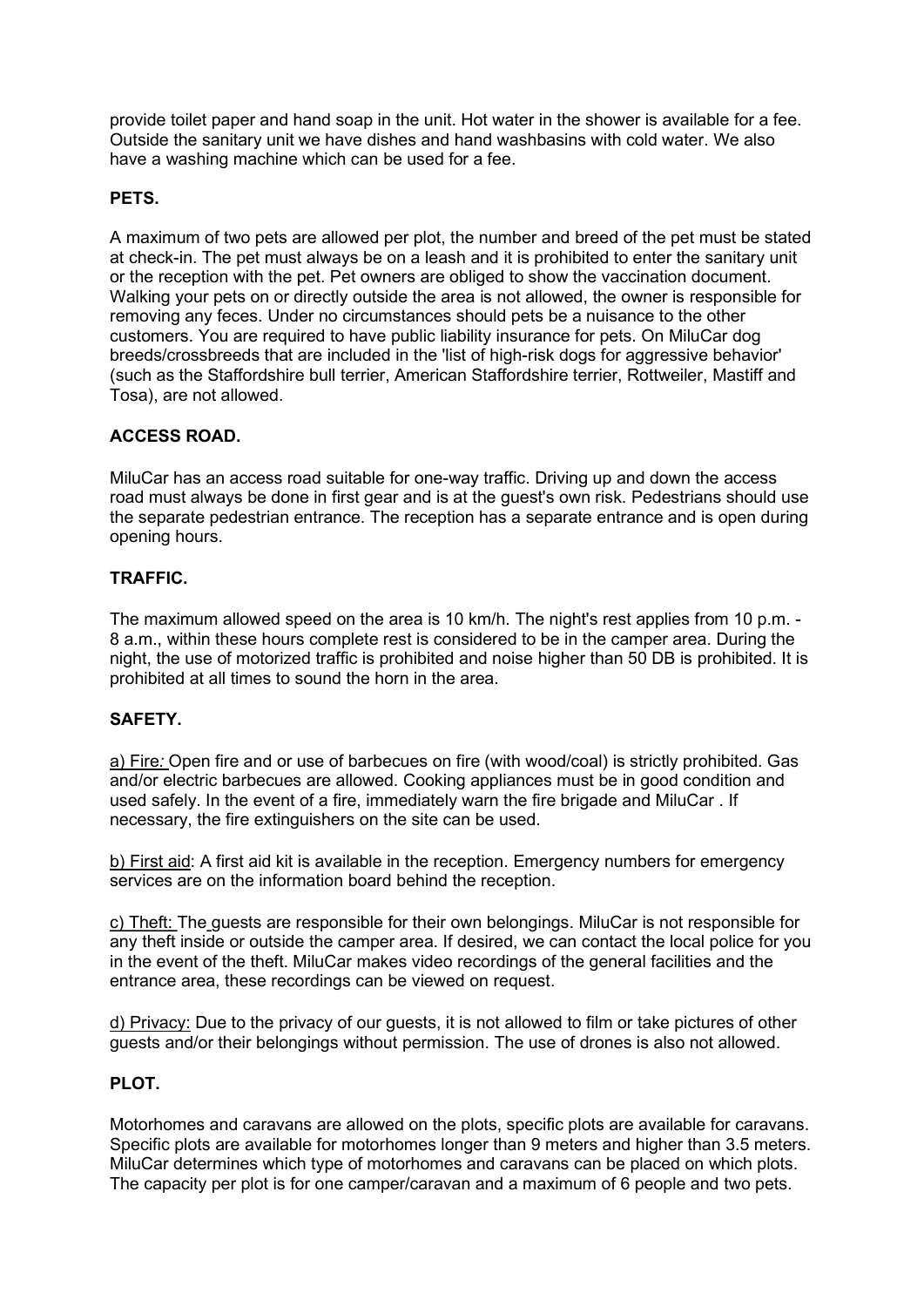Camping furniture, floor rugs and two-wheelers may also be placed on the plot, all other installations and/or components (such as washing lines, wind screens, flags, lighting and/or partitions, etc.) may only be placed in consultation with MiluCar. All types of tents and/or awnings, which do not have a permanent and intended connection to the motorhome, are not allowed. Each plot must be maintained by the guest and in the condition it is found upon arrival. If you find something different when entering the plot, this must be reported to MiluCar as soon as possible before the stay.

#### SMOKING.

Smoking is prohibited in all indoor areas on MiluCar. Cigarette butts must be cleaned up by yourself.

#### MINIMUM AGE.

The tenant of a plot must be older than 18 years. Parents are also responsible for their minor children at all times.

#### VISITORS.

Visitors are allowed and must be reported to reception in advance. The guest who is visited is responsible for his visitors and their behavior. Visitors who stay overnight must be checked in in advance at the reception.

#### WASTE.

Guests ensure that the plot and the camper area remains clean and tidy and that the sanitary facilities in particular are left tidy. You can use the municipal waste containers outside the area to deposit residual waste, glass, plastic and paper. No waste may be deposited on the site.

#### PARKING.

Other vehicles and/or objects may only be left on site at the designated place with MiluCar's permission. A fee will be charged for this. MiluCar is not liable for any damage and/or theft. There is a public parking just outside the gate of the area, MiluCar is not responsible for this parking.

#### INFORMATION.

The information panel with all necessary information about the camper area is located behind the reception at the pedestrian path. There is also an information panel near the sanitary unit. MiluCar places all kinds of information on this.

#### LIABILITY.

MiluCar is not liable for theft or damage due to unforeseen circumstances such as natural disasters, power failure, flooding, fire, etc. Customers must take out insurance that covers all risks. We will recover damage caused by customers to our possessions and/or facilities from the customer. In the event of a dispute, we will always contact the police. MiluCar has a civil liability insurance.